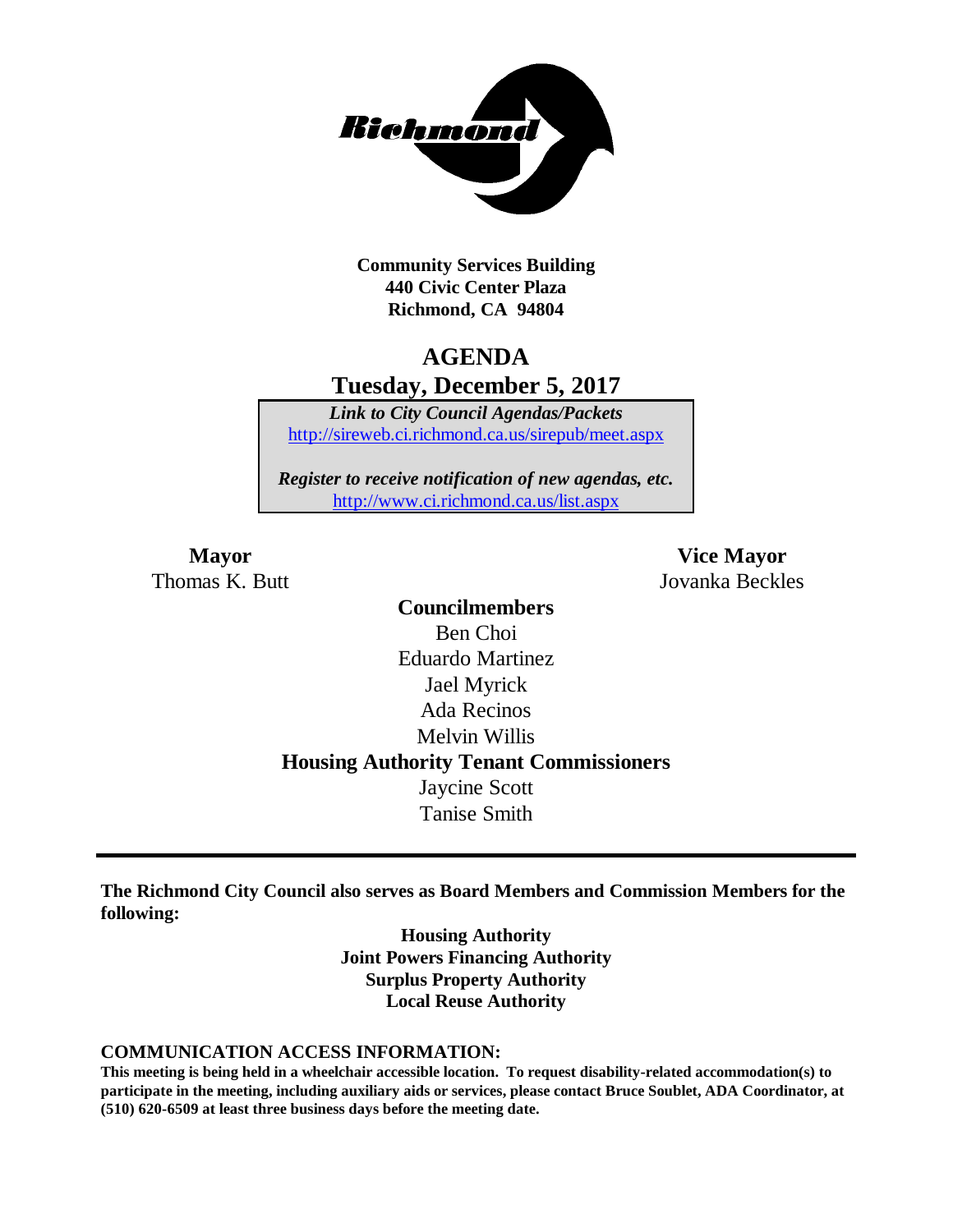# **MEETING PROCEDURES**

The City of Richmond encourages community participation at its City Council meetings and has established procedures that are intended to accommodate public input in a timely and time-sensitive way. As a courtesy to all members of the public who wish to participate in City Council meetings, please observe the following procedures:

**PUBLIC COMMENT ON AGENDA ITEMS:** Anyone who desires to address the City Council on items appearing on the agenda must complete and file a pink speaker's card with the City Clerk **prior** to the City Council's consideration of the item. Once the City Clerk has announced the item, no person shall be permitted to speak on the item other than those persons who have submitted their names to the City Clerk. Your name will be called when the item is announced for discussion. **Each speaker will be allowed up to TWO (2) MINUTES to address the City Council on NON-PUBLIC HEARING items listed on the agenda. Speakers are allowed up to THREE (3) minutes on PUBLIC HEARING items.**

**OPEN FORUM FOR PUBLIC COMMENT:** Individuals who would like to address the City Council on matters not listed on the agenda or on items remaining on the consent calendar may do so under Open Forum. All speakers must complete and file a pink speaker's card with the City Clerk **prior** to the commencement of Open Forum. The amount of time allotted to individual speakers shall be determined based on the number of persons requesting to speak during this item. **The time allocation for each speaker will be as follows:** 15 or fewer speakers, a maximum of 2 minutes; 16 to 24 speakers, a maximum of 1 and one-half minutes; and 25 or more speakers, a maximum of 1 minute.

#### **SPEAKERS ARE REQUESTED TO OCCUPY THE RESERVED SEATS IN THE FRONT ROW BEHIND THE SPEAKER'S PODIUM AS THEIR NAME IS ANNOUNCED BY THE CITY CLERK.**

**CONSENT CALENDAR:** Consent Calendar items are considered routine and will be enacted, approved or adopted by one motion unless a request for removal for discussion or explanation is received from the audience or the City Council. A member of the audience requesting to remove an item from the consent calendar must first complete a speaker's card and discuss the item with a City staff person who has knowledge of the subject material, prior to filing the card with the City Clerk and **prior** to the City Council's consideration of Agenda Review. Councilmembers who request to remove an item from the consent calendar must first discuss the item with a staff member who has knowledge of the subject material **prior** to the City Council's consideration of Agenda Review. An item removed from the Consent Calendar may be placed anywhere on the agenda following the City Council's agenda review. One or more designated staff members will be present in Council Chambers one hour prior to each Council meeting for this purpose.

**CONDUCT AT MEETINGS:** Richmond City Council meetings are limited public forums during which the City strives to provide an open, safe atmosphere and promote robust public debate. Members of the public, however, must comply with state law, as well as the City's laws and procedures and may not actually disrupt the orderly conduct of these meetings. The public, for example, may not shout or use amplifying devices, must submit comment cards and speak during their allotted time, may not create a physical disturbance, may not speak on matters unrelated to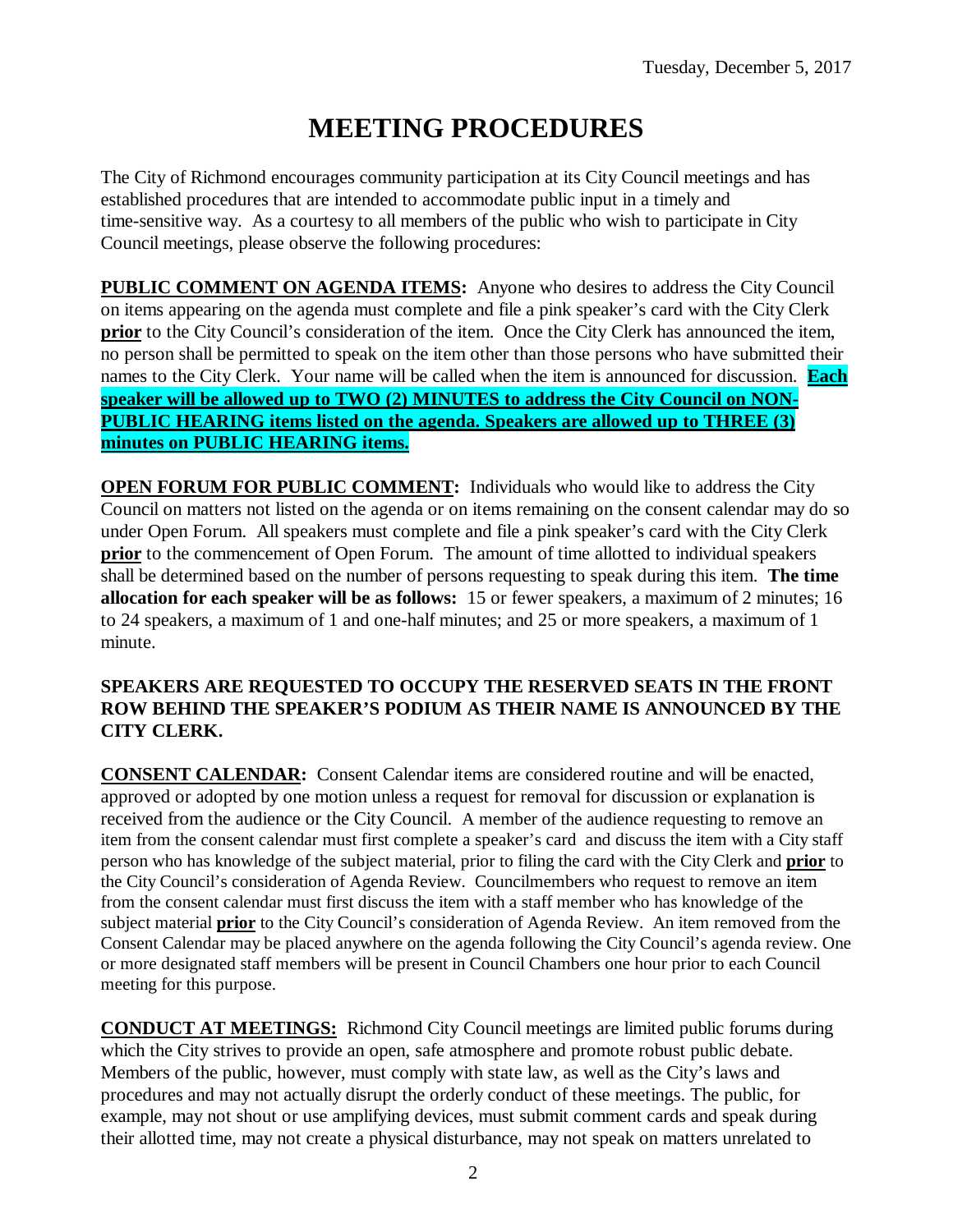issues within the jurisdiction of the City Council or the agenda item at hand, and may not cause immediate threats to public safety.

**CITY HARASSMENT POLICY:** The City invites public comment and critique about its operations, including comment about the performance of its public officials and employees, at the public meetings of the City Council and boards and commissions. However, discriminatory or harassing comments about or in the presence of City employees, even comments by third parties, may create a hostile work environment, if severe or pervasive. The City prohibits harassment against an applicant, employee, or contractor on the basis of race, religious creed, color, national origin, ancestry, physical disability, medical condition, mental disability, marital status, sex (including pregnancy, childbirth, and related medical conditions), sexual orientation, gender identity, age or veteran status, or any other characteristic protected by federal, state or local law. In order to acknowledge the public's right to comment on City operations at public meetings, which could include comments that violate the City's harassment policy if such comments do not cause an actual disruption under the Council Rules and Procedures, while taking reasonable steps to protect City employees from discrimination and harassment, City Boards and Commissions shall adhere to the following procedures. If any person makes a harassing remark at a public meeting that violates the above City policy prohibiting harassment, the presiding officer of the meeting may, at the conclusion of the speaker's remarks and allotted time: (a) remind the public that the City's Policy Regarding Harassment of its Employees is contained in the written posted agenda; and (b) state that comments in violation of City policy are not condoned by the City and will play no role in City decisions. If any person makes a harassing remark at a public meeting that violates the above City policy, any City employee in the room who is offended by remarks violating the City's policy is excused from attendance at the meeting. No City employee is compelled to remain in attendance where it appears likely that speakers will make further harassing comments. If an employee leaves a City meeting for this reason, the presiding officer may send a designee to notify any offended employee who has left the meeting when those comments are likely concluded so that the employee may return to the meeting. The presiding officer may remind an employee or any council or board or commission member that he or she may leave the meeting if a remark violating the City's harassment policy is made. These procedures supplement the Council Rules and Procedures relating to disruption of orderly conduct at Council meetings.

Any law enforcement officer on duty or whose service is commanded by the presiding officer shall be Sergeant-at-Arms of the Council meetings. He/she, or they, shall carry out all orders and instructions given by the presiding officer for the purpose of maintaining order and decorum at the Council meetings (City Council Rules of Procedure and Order Section III F, RMC Section 2.12.030).

**\*\*\*\*\*\*\*\*\*\*\*\*\*\*\*\*\*\*\*\*\*\*\*\*\*\*\*\*\*\*\*\*\*\*\*\*\*\*\*\*\*\*\*\*\*\*\*\*\*\*\*\*\*\*\*\*\*\***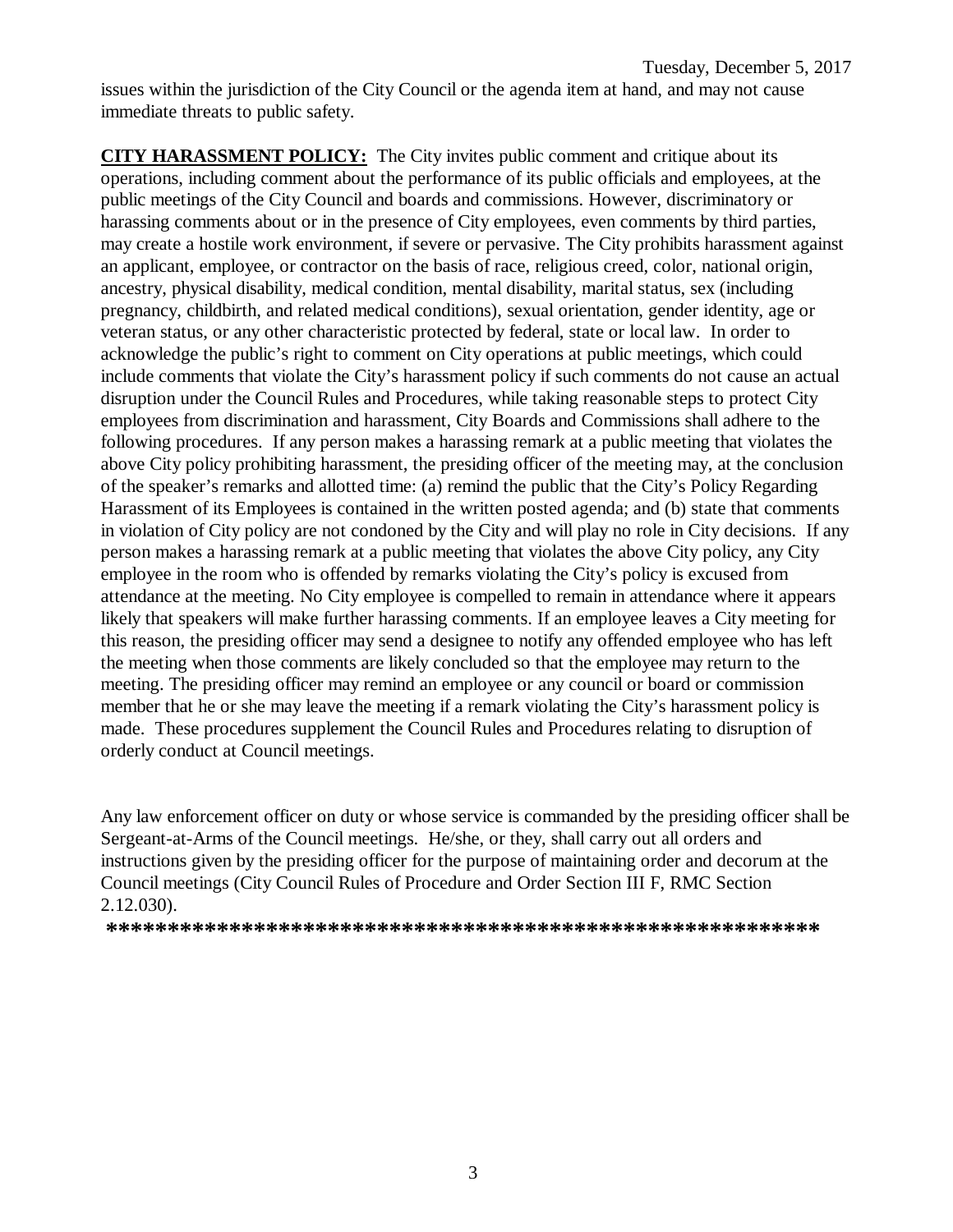# **OPEN SESSION TO HEAR PUBLIC COMMENT BEFORE CLOSED SESSION**

5:30 p.m.

### **A. ROLL CALL**

### **B. PUBLIC COMMENT BEFORE CLOSED SESSION**

### **C. ADJOURN TO CLOSED SESSION**

### **CLOSED SESSION**

Shimada Room of the Community Services Building

#### **CITY COUNCIL**

LIABILITY CLAIMS - (Government Code Section 54956.9):

Graham vs. City of Richmond

Chandler vs. City of Richmond

CONFERENCE WITH LEGAL COUNSEL - EXISTING LITIGATION (Subdivision [a] of Government Code Section 54956.9):

In re Bond Insurance litigation

CONFERENCE WITH LEGAL COUNSEL - ANTICIPATED LITIGATION (Initiation of litigation pursuant to Subdivision (c) of Government Code Section 54956.9):

One case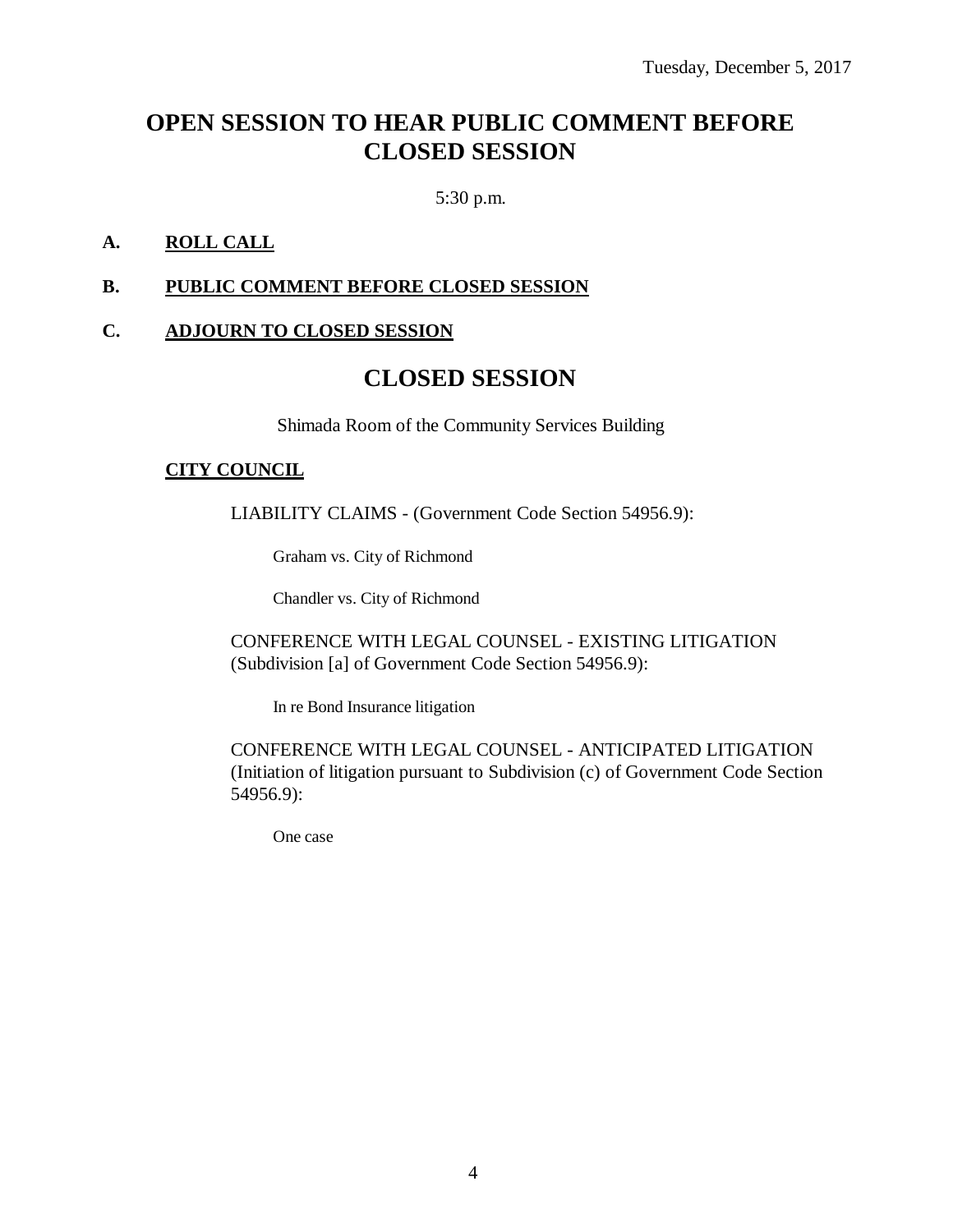# **REGULAR MEETING OF THE RICHMOND HOUSING AUTHORITY**

6:25 p.m.

- **A. PLEDGE TO THE FLAG**
- **B. ROLL CALL**
- **C. STATEMENT OF CONFLICT OF INTEREST**
- **D. OPEN FORUM FOR PUBLIC COMMENT**
- **E. AGENDA REVIEW**

### **F. HOUSING AUTHORITY CONSENT CALENDAR**

- **F-1.** ADOPT a resolution authorizing the city manager or his designee to execute an Option to Lease Agreement with Mercy Housing California and the Community Housing Development Corporation of North Richmond for the Hacienda Development Project - Richmond Housing Authority (Bill Lindsay 620-6512).
- **F-2.** APPROVE the minutes of the special November 21 and 28, 2017, Richmond Housing Authority meetings - City Clerk's Office (Pamela Christian 620-6513).
- **G. ADJOURNMENT**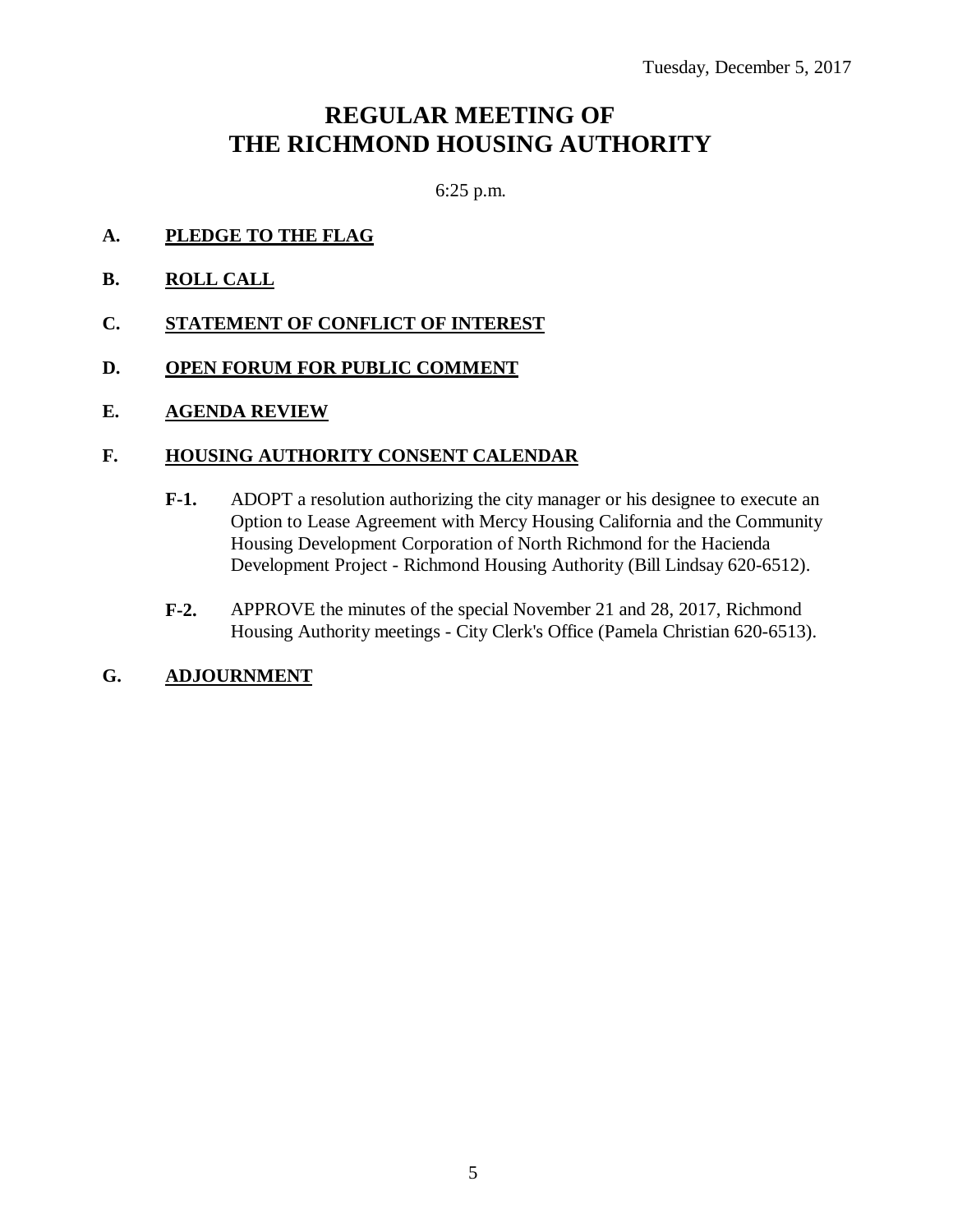## **REGULAR MEETING OF THE RICHMOND CITY COUNCIL**

6:30 p.m.

### **A. ROLL CALL**

- **B. STATEMENT OF CONFLICT OF INTEREST**
- **C. AGENDA REVIEW**

#### **D. REPORT FROM THE CITY ATTORNEY OF FINAL DECISIONS MADE DURING CLOSED SESSION**

### **E. REPORT FROM THE CITY MANAGER**

### **F. OPEN FORUM FOR PUBLIC COMMENT**

### **G. CITY COUNCIL CONSENT CALENDAR**

- **G-1.** APPROVE a three-year contract with one two-year option to extend with PlanetBids, Inc. to provide an online vendor registration / bid Management System (BidsOnline) in an amount not to exceed \$18,675 per year - Finance Department (Belinda Warner/Ofelia Alvarez 620-6699).
- **G-2.** ADOPT a resolution approving a three percent annual cost of living increase, in addition to the two percent minimum cost of living increase, for the recipients of the General Pension Fund, for a total annual cost of living increase of five percent for these recipients - Finance Department (Belinda Warner 620-6740).
- **G-3.** ADOPT a resolution approving the submittal of an application for grant funds, pursuant to the California State Department of Parks and Recreation, Office of Grants and Local Services, to construct needed facilities at the City's forthcoming Miraflores Park, and, if awarded, ACCEPT and APPROPRIATE the grant funding - Department of Infrastructure Maintenance and Operations (Tim Higares 620-6508).
- **G-4.** APPROVE a grant-funded amendment to the contract with Groundwork Richmond for community outreach, training, project management, tree-planting and maintenance related to the "Ten Thousand Trees 2.0" project, increasing the amount by \$24,568 for a total contract amount of \$473,568, and extending the contract to June 30, 2018 - Department of Infrastructure Maintenance and Operations (Tim Higares 620-6508).
- **G-5.** ADOPT a resolution authorizing the city manager to accept and appropriate the US Environmental Protection Agency Brownfields Assessment Grant in the amount of \$400,000 to support the Richmond Housing Renovation Program - Housing and Community Development (Bill Lindsay 620-6512).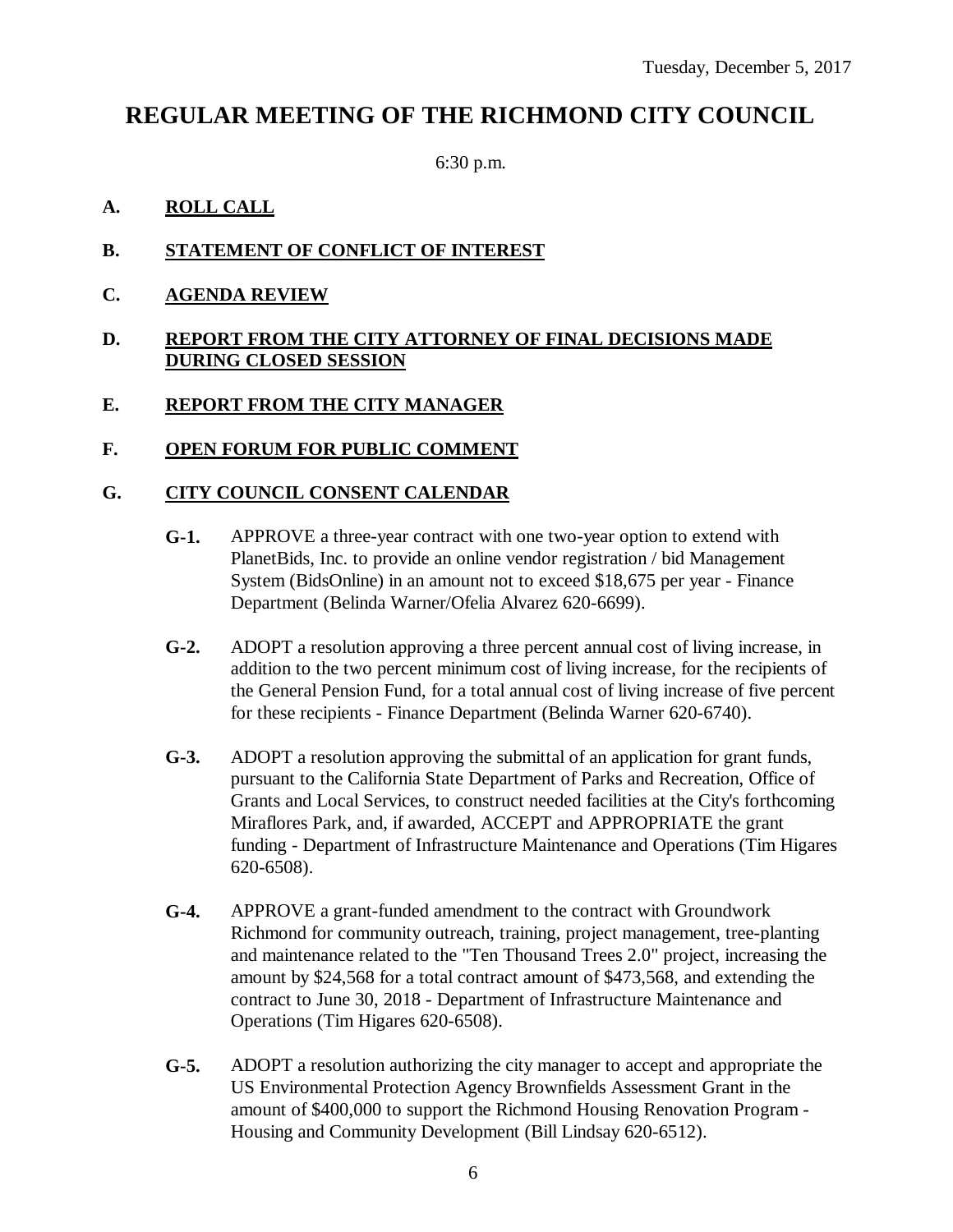- **G-6.** ADOPT a resolution authorizing the city manager and/or his designee to execute a United States Environmental Protection Agency (EPA) Brownfields Assessment Grant-funded contract with the Richmond Community Foundation to complete a comprehensive Community Involvement Plan (CIP) to support the Richmond Housing Renovation Program, in the amount not to exceed \$21,500 and for a term ending June 30, 2019 - Housing and Community Development (Bill Lindsay 620-6512).
- **G-7.** ADOPT a resolution authorizing the city manager and/or his designee to execute a United States Environmental Protection Agency (EPA) Grant-funded contract with Stantec Consulting Services for environmental engineering services to support the Richmond Housing Renovation Program in the amount not to exceed \$374,318 and for a term ending August 31, 2019 - Housing and Community Development (Bill Lindsay 620-6512).
- **G-8.** APPROVE an emergency contract with C&W Construction Specialty, Inc. to replace a traffic guardrail system on Richmond Parkway at Giant Road, and a crash cushion system at Richmond Parkway at Hensley Street, in an amount not to exceed \$55,000 - Engineering and Capital Improvement Projects Department (Yader A. Bermudez 774-6300).
- **G-9.** APPROVE the minutes of the November 7, 2017, regular meeting of the Richmond City Council - City Clerk's Office (Pamela Christian 620-6513).
- **G-10.** ADOPT an ordinance (second reading) initiating a zoning ordinance amendment process to update Article 15.04.610.270 of the Richmond Municipal Code to add regulations for adult-use commercial cannabis, and to temporarily restrict the approval of adult-use cannabis businesses until such regulations are developed, except that existing permitted dispensaries shall be permitted to sell adult-use cannabis with their current City permit and requisite state license until the City's regulations regarding adult use cannabis businesses go into effect - Planning and Building Services Department (Richard Mitchell 620-6706).
- **G-11.** APPROVE contract amendment No. 1 with NBS Government Finance Group to expand the fee study scope to include an analysis of planning fees, and to complete a study comparing the City's building permit fees with those of other cities in the region, increasing the contract amount by \$19,700 for a total contract amount not to exceed \$29,600 - Planning and Building Services Department (Richard Mitchell 620-6706).
- **G-12.** APPROVE contract amendment No. 2 with Dyett & Bhatia Urban & Regional Planners to assist with certain zoning text amendments needed to align with recently adopted State laws and other planning efforts, increasing the contract amount by \$70,000 for a total contract amount not to exceed \$700,000, and extending the term through December 31, 2018 - Planning and Building Services Department (Richard Mitchell 620-6706).